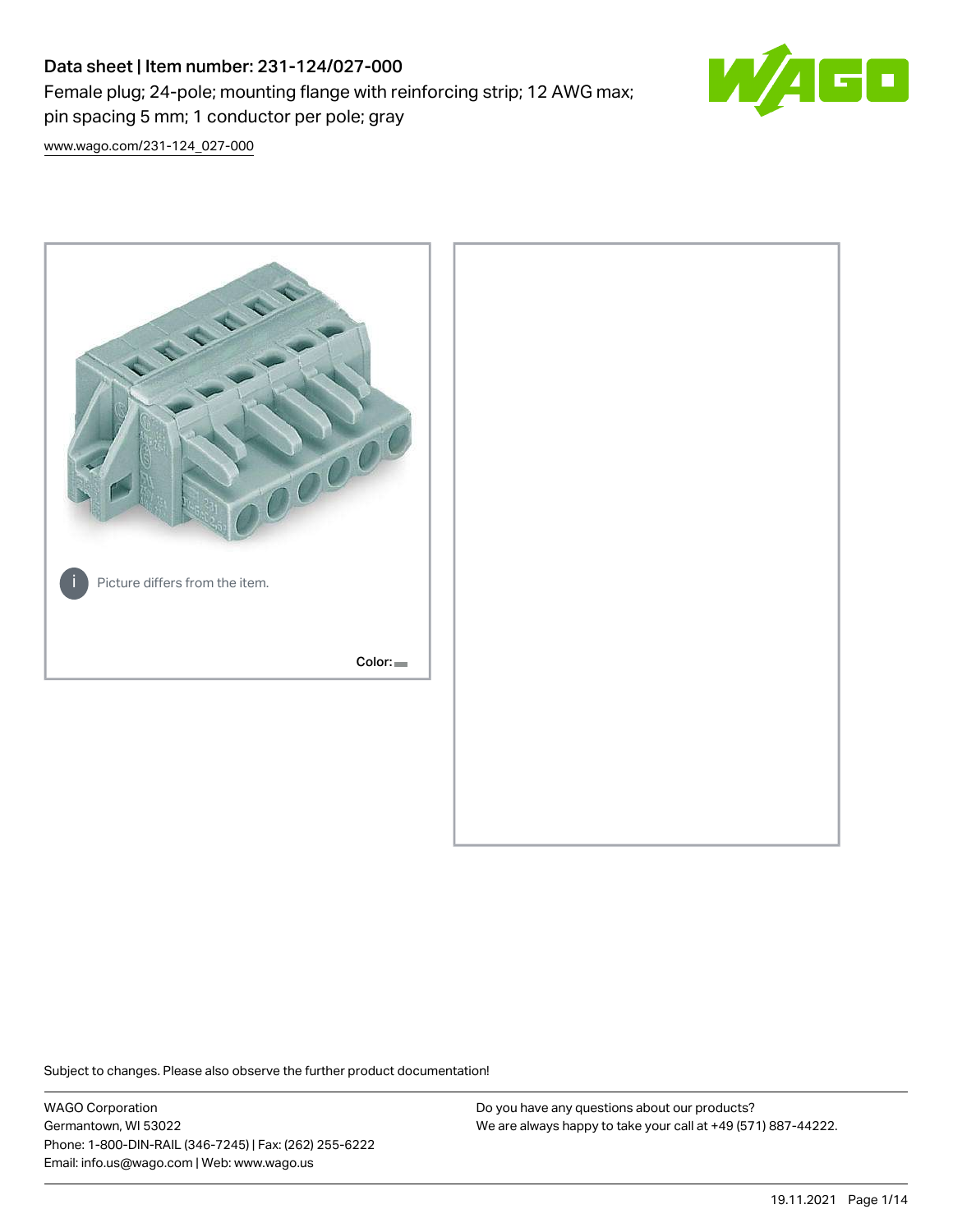

### Dimensions in mm

 $L_1$  = (pole no. x pin spacing) + 3 mm

 $L_2$  = (pole no. x pin spacing) + 8.8 mm

 $L_3$  = (pole no. x pin spacing) + 14.8 mm

2- to 3-pole female connectors – one latch only

#### Item description

- Universal connection for all conductor types  $\blacksquare$
- Easy cable pre-assembly and on-unit wiring via vertical and horizontal CAGE CLAMP<sup>®</sup> actuation П

.<br>Subject to changes. Please also observe the further product documentation!

WAGO Corporation Germantown, WI 53022 Phone: 1-800-DIN-RAIL (346-7245) | Fax: (262) 255-6222 Email: info.us@wago.com | Web: www.wago.us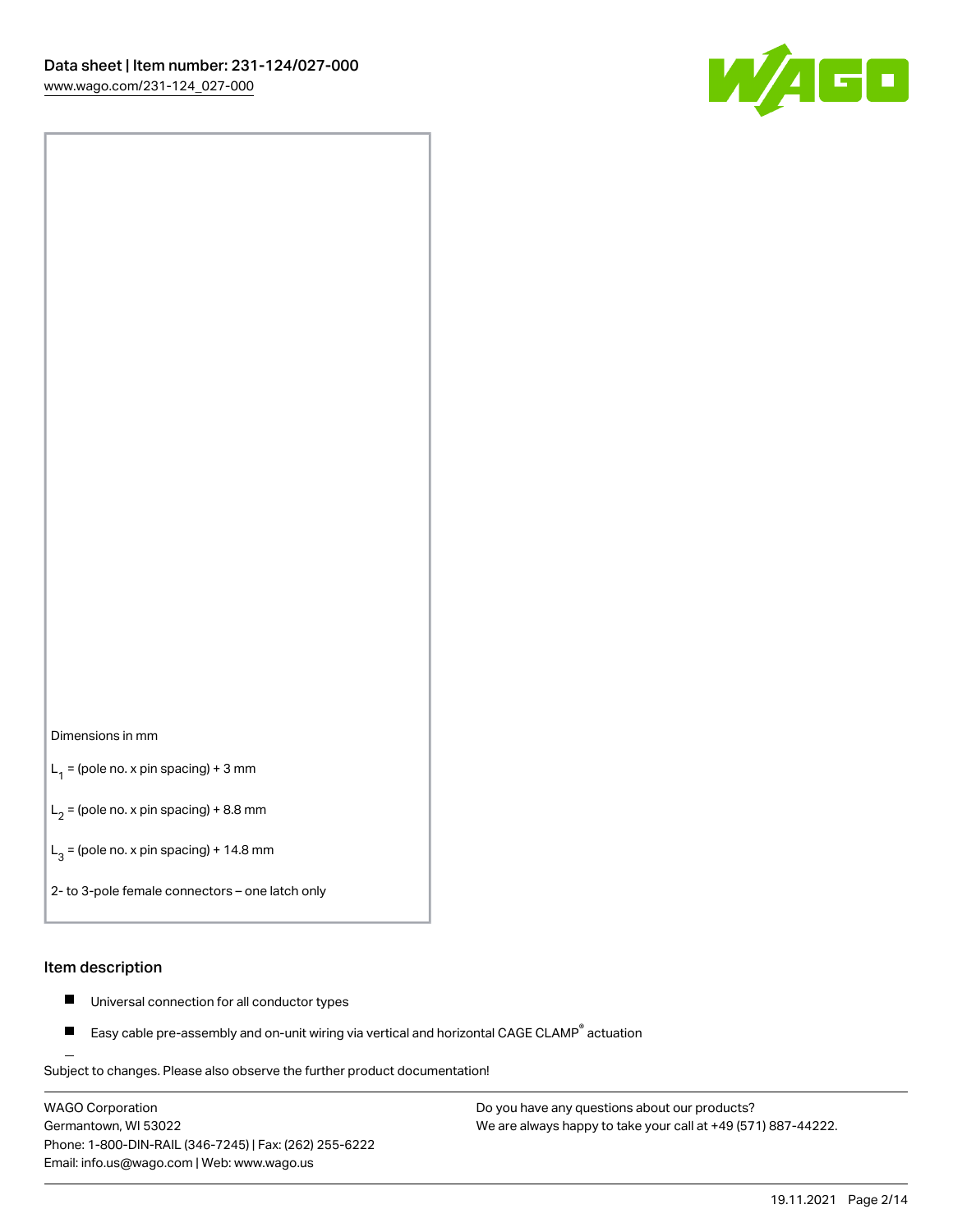W/AGO

- Integrated test ports
- $\blacksquare$ With coding fingers

# Data

# Notes

| Safety information 1 | The MCS-MULTI CONNECTION SYSTEM includes connectors<br>without breaking capacity in accordance with DIN EN 61984. When<br>used as intended, these connectors must not be connected<br>/disconnected when live or under load. The circuit design should<br>ensure header pins, which can be touched, are not live when<br>unmated. |
|----------------------|-----------------------------------------------------------------------------------------------------------------------------------------------------------------------------------------------------------------------------------------------------------------------------------------------------------------------------------|
| Variants:            | Gold-plated or partially gold-plated contact surfaces<br>Other versions (or variants) can be requested from WAGO Sales or<br>configured at https://configurator.wago.com/                                                                                                                                                         |

### Electrical data

### IEC Approvals

| Ratings per                 | IEC/EN 60664-1                                                        |
|-----------------------------|-----------------------------------------------------------------------|
| Rated voltage (III / 3)     | 320 V                                                                 |
| Rated surge voltage (III/3) | 4 <sub>kV</sub>                                                       |
| Rated voltage (III/2)       | 320 V                                                                 |
| Rated surge voltage (III/2) | 4 <sub>k</sub> V                                                      |
| Nominal voltage (II/2)      | 630 V                                                                 |
| Rated surge voltage (II/2)  | 4 <sub>k</sub> V                                                      |
| Rated current               | 16 A                                                                  |
| Legend (ratings)            | $(III / 2)$ $\triangle$ Overvoltage category III / Pollution degree 2 |

### UL Approvals

| Approvals per                  | <b>UL 1059</b> |
|--------------------------------|----------------|
| Rated voltage UL (Use Group B) | 300 V          |
| Rated current UL (Use Group B) | 15 A           |
| Rated voltage UL (Use Group D) | 300 V          |
| Rated current UL (Use Group D) | 10 A           |

### Ratings per UL

| Rated voltage UL 1977 | 600 V  |
|-----------------------|--------|
| Rated current UL 1977 | $\sim$ |

| <b>WAGO Corporation</b>                                | Do you have any questions about our products?                 |
|--------------------------------------------------------|---------------------------------------------------------------|
| Germantown, WI 53022                                   | We are always happy to take your call at +49 (571) 887-44222. |
| Phone: 1-800-DIN-RAIL (346-7245)   Fax: (262) 255-6222 |                                                               |
| Email: info.us@wago.com   Web: www.wago.us             |                                                               |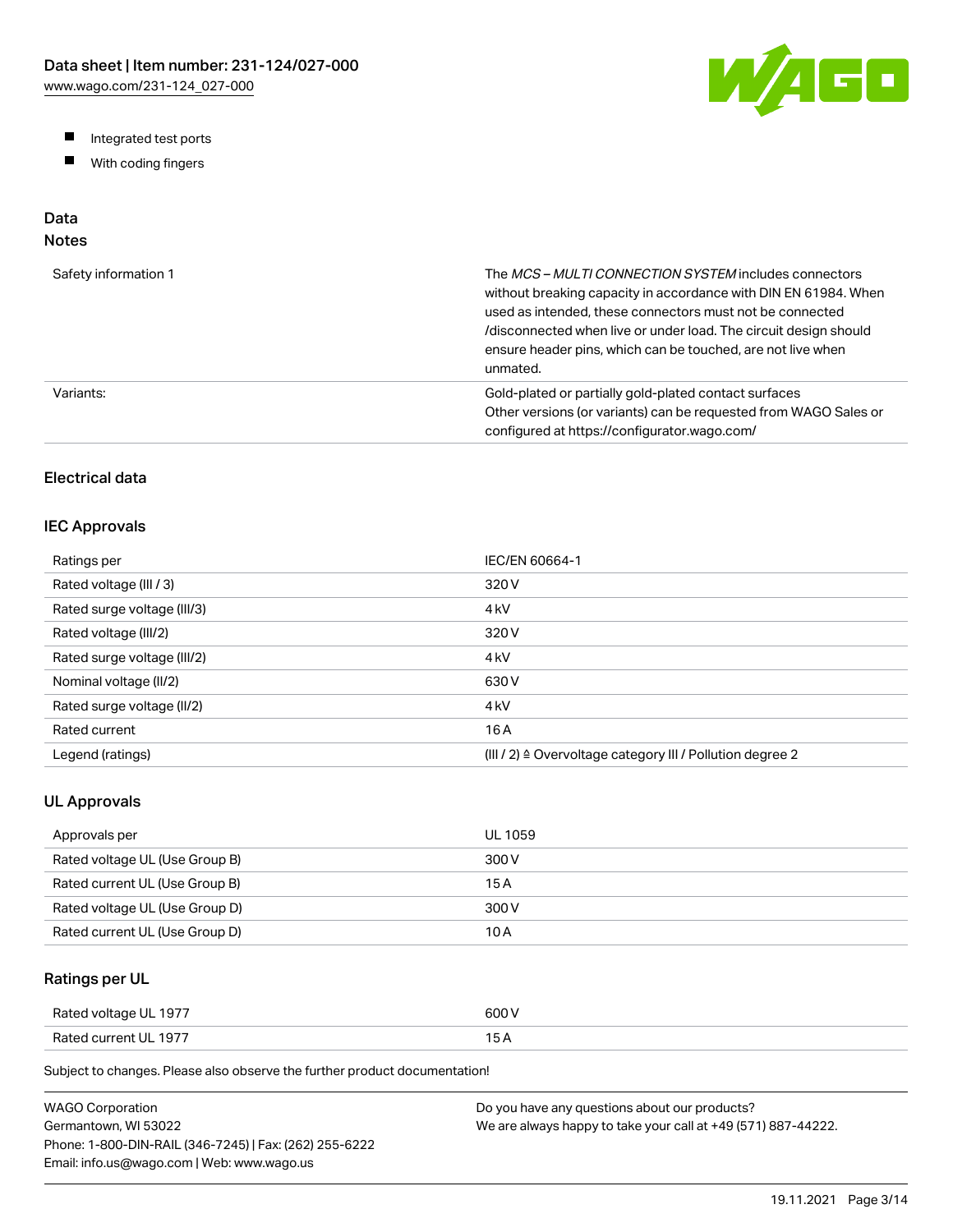

#### CSA Approvals

| Approvals per                   | CSA   |
|---------------------------------|-------|
| Rated voltage CSA (Use Group B) | 300 V |
| Rated current CSA (Use Group B) | 15 A  |
| Rated voltage CSA (Use Group D) | 300 V |
| Rated current CSA (Use Group D) | 10 A  |

### Connection data

| Total number of connection points | 24 |
|-----------------------------------|----|
| Total number of potentials        | 24 |
| Number of connection types        |    |
| Number of levels                  |    |

#### Connection 1

| Connection technology                             | CAGE CLAMP®                            |
|---------------------------------------------------|----------------------------------------|
| Actuation type                                    | Operating tool                         |
| Solid conductor                                   | $0.082.5$ mm <sup>2</sup> / 28  12 AWG |
| Fine-stranded conductor                           | $0.082.5$ mm <sup>2</sup> / 28  12 AWG |
| Fine-stranded conductor; with insulated ferrule   | $0.251.5$ mm <sup>2</sup>              |
| Fine-stranded conductor; with uninsulated ferrule | $0.252.5$ mm <sup>2</sup>              |
| Strip length                                      | $89$ mm / 0.31  0.35 inch              |
| Number of poles                                   | 24                                     |
| Conductor entry direction to mating direction     | 0°                                     |

### Physical data

| Pin spacing | 5 mm / 0.197 inch     |
|-------------|-----------------------|
| Width       | 134.8 mm / 5.307 inch |
| Height      | 14.3 mm / 0.563 inch  |
| Depth       | 26.45 mm / 1.041 inch |

#### Mechanical data

| Mounting type           | Mounting flange                         |
|-------------------------|-----------------------------------------|
| Mounting type           | Feed-through mounting<br>Panel mounting |
| with reinforcing strips |                                         |

| <b>WAGO Corporation</b>                                | Do you have any questions about our products?                 |
|--------------------------------------------------------|---------------------------------------------------------------|
| Germantown. WI 53022                                   | We are always happy to take your call at +49 (571) 887-44222. |
| Phone: 1-800-DIN-RAIL (346-7245)   Fax: (262) 255-6222 |                                                               |
| Email: info.us@wago.com   Web: www.wago.us             |                                                               |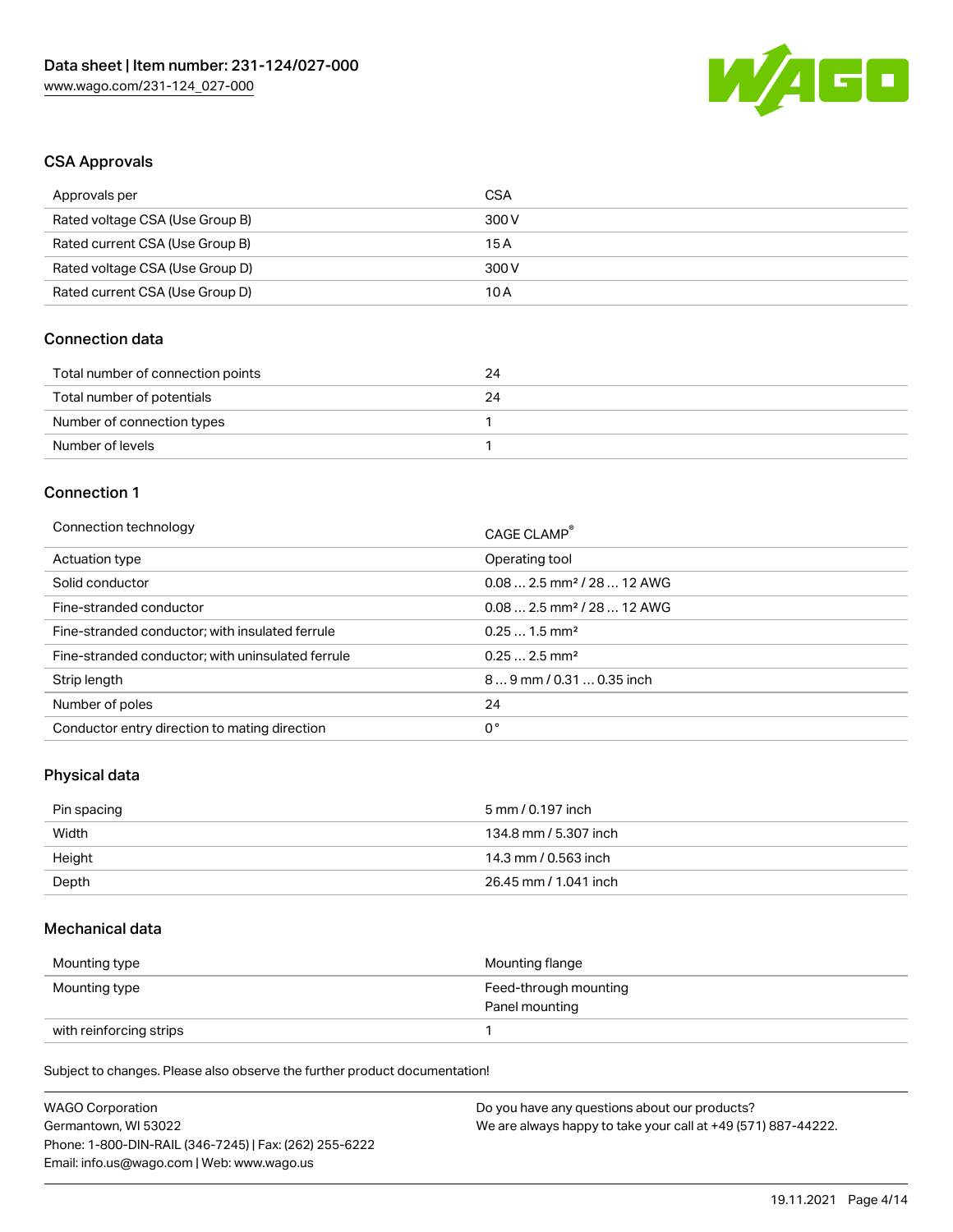

### Plug-in connection

| Contact type (pluggable connector) | Female connector/socket |
|------------------------------------|-------------------------|
| Connector (connection type)        | for conductor           |
| Mismating protection               | No                      |
| Locking of plug-in connection      | Without                 |

### Material data

| Color                       | gray                              |
|-----------------------------|-----------------------------------|
| Material group              |                                   |
| Insulation material         | Polyamide (PA66)                  |
| Flammability class per UL94 | V <sub>0</sub>                    |
| Clamping spring material    | Chrome nickel spring steel (CrNi) |
| Contact material            | Copper alloy                      |
| Contact plating             | tin-plated                        |
| Fire load                   | 0.621 MJ                          |
| Weight                      | 44.8 g                            |

### Environmental requirements

| Limit temperature range | -60  +85 °C |
|-------------------------|-------------|
|-------------------------|-------------|

### Commercial data

| Product Group         | 3 (Multi Conn. System) |
|-----------------------|------------------------|
| PU (SPU)              | 10 Stück               |
| Packaging type        | box                    |
| Country of origin     | DE                     |
| <b>GTIN</b>           | 4044918343350          |
| Customs tariff number | 8536694040             |

### Approvals / Certificates

#### Country specific Approvals

| Logo | Approval                               | Additional Approval Text | Certificate<br>name |
|------|----------------------------------------|--------------------------|---------------------|
|      | CВ<br>DEKRA Certification B.V.         | IEC 61984                | NL-39756            |
|      | <b>CSA</b><br>DEKRA Certification B.V. | C <sub>22.2</sub>        | LR 18677-<br>25     |

| <b>WAGO Corporation</b>                                | Do you have any questions about our products?                 |
|--------------------------------------------------------|---------------------------------------------------------------|
| Germantown, WI 53022                                   | We are always happy to take your call at +49 (571) 887-44222. |
| Phone: 1-800-DIN-RAIL (346-7245)   Fax: (262) 255-6222 |                                                               |
| Email: info.us@wago.com   Web: www.wago.us             |                                                               |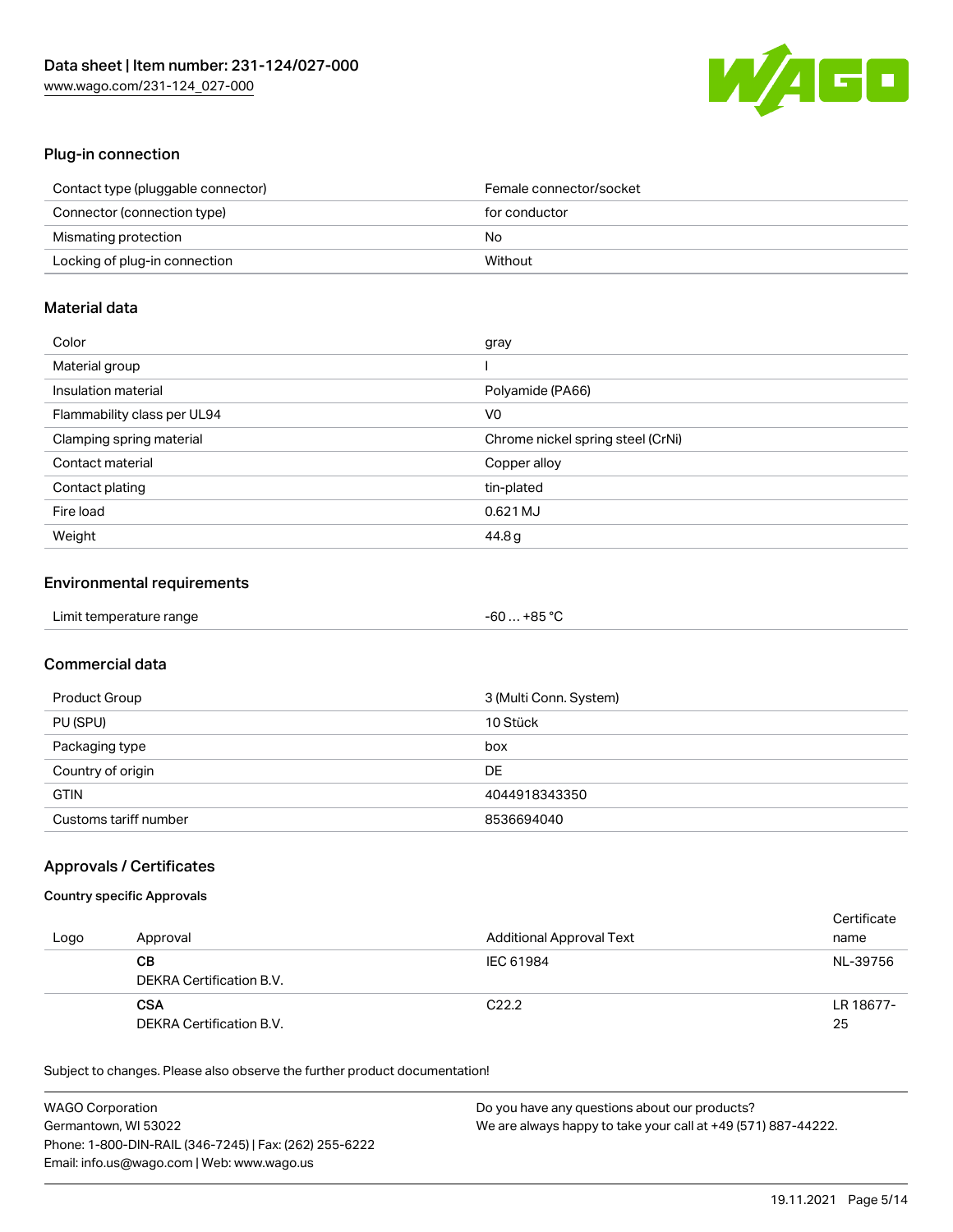



#### Ship Approvals

| Logo                | Approval                                    | <b>Additional Approval Text</b> | Certificate<br>name                |
|---------------------|---------------------------------------------|---------------------------------|------------------------------------|
| ABS                 | <b>ABS</b><br>American Bureau of Shipping   | $\overline{\phantom{0}}$        | $19 -$<br>HG1869876-<br><b>PDA</b> |
| <b>BUNEAU</b>       | BV<br>Bureau Veritas S.A.                   | <b>IEC 60998</b>                | 11915/D0<br><b>BV</b>              |
| <b>UL-Approvals</b> |                                             |                                 |                                    |
|                     |                                             |                                 | Certificate                        |
| Logo                | Approval                                    | <b>Additional Approval Text</b> | name                               |
|                     | UL<br>Underwriters Laboratories Inc.        | <b>UL 1059</b>                  | E45172                             |
|                     | <b>UR</b><br>Underwriters Laboratories Inc. | <b>UL 1977</b>                  | E45171                             |
|                     |                                             |                                 |                                    |

### Counterpart

| -60045     | Item no.231-624<br>Male connector; 24-pole; Pin spacing 5 mm; gray                                              | www.wago.com/231-624         |
|------------|-----------------------------------------------------------------------------------------------------------------|------------------------------|
| Sand Corp. | Item no.231-154/001-000<br>Male header; 24-pole; THT; 1.0 x 1.0 mm solder pin; straight; pin spacing 5 mm; gray | www.wago.com/231-154/001-000 |
|            | Item no.231-454/001-000<br>Male header; 24-pole; THT; 1.0 x 1.0 mm solder pin; angled; pin spacing 5 mm; gray   | www.wago.com/231-454/001-000 |
|            |                                                                                                                 |                              |

| <b>WAGO Corporation</b>                                | Do you have any questions about our products?                 |
|--------------------------------------------------------|---------------------------------------------------------------|
| Germantown, WI 53022                                   | We are always happy to take your call at +49 (571) 887-44222. |
| Phone: 1-800-DIN-RAIL (346-7245)   Fax: (262) 255-6222 |                                                               |
| Email: info.us@wago.com   Web: www.wago.us             |                                                               |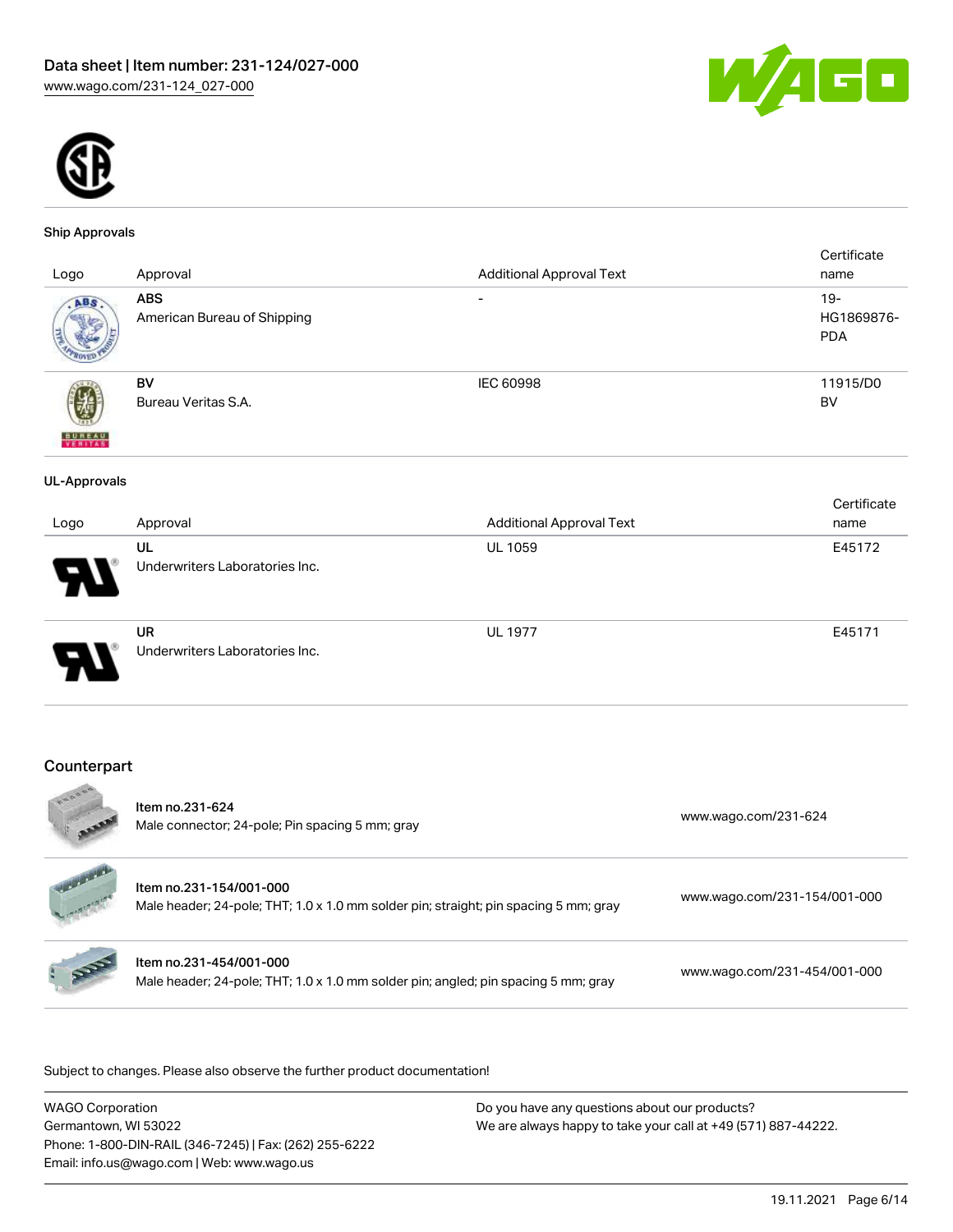#### Optional accessories

#### Insulations stops

Insulation stop



## Item no.: 231-672

Insulation stop; 0.75 - 1 mm²; dark gray [www.wago.com/231-672](http://www.wago.com/231-672)



#### Item no.: 231-670 Insulation stop; 0.08-0.2 mm<sup>2</sup> / 0.2 mm<sup>2</sup> "s"; white [www.wago.com/231-670](http://www.wago.com/231-670) www.wago.com/231-670



## Item no.: 231-671

Insulation stop; 0.25 - 0.5 mm²; light gray [www.wago.com/231-671](http://www.wago.com/231-671) www.wago.com/231-671

Marking accessories

Marking strip

|                | Item no.: 210-331/500-103<br>Marking strips; as a DIN A4 sheet; MARKED; 1-12 (300x); Height of marker strip: 2.3 mm/0.091 in; Strip | www.wago.com/210-331             |
|----------------|-------------------------------------------------------------------------------------------------------------------------------------|----------------------------------|
|                | length 182 mm; Horizontal marking; Self-adhesive; white                                                                             | /500-103                         |
|                | Item no.: 210-331/500-104                                                                                                           |                                  |
|                | Marking strips; as a DIN A4 sheet; MARKED; 13-24 (300x); Height of marker strip: 2.3 mm/0.091 in; Strip                             | www.wago.com/210-331<br>/500-104 |
|                | length 182 mm; Horizontal marking; Self-adhesive; white                                                                             |                                  |
|                | Item no.: 210-332/500-202                                                                                                           |                                  |
|                | Marking strips; as a DIN A4 sheet; MARKED; 1-16 (160x); Height of marker strip: 3 mm; Strip length 182                              | www.wago.com/210-332<br>/500-202 |
|                | mm; Horizontal marking; Self-adhesive; white                                                                                        |                                  |
|                | Item no.: 210-332/500-206                                                                                                           |                                  |
|                | Marking strips; as a DIN A4 sheet; MARKED; 33-48 (160x); Height of marker strip: 3 mm; Strip length                                 | www.wago.com/210-332<br>/500-206 |
|                | 182 mm; Horizontal marking; Self-adhesive; white                                                                                    |                                  |
|                | Item no.: 210-332/500-205                                                                                                           |                                  |
|                | Marking strips; as a DIN A4 sheet; MARKED; 1-32 (80x); Height of marker strip: 3 mm; Strip length 182                               | www.wago.com/210-332<br>/500-205 |
|                | mm; Horizontal marking; Self-adhesive; white                                                                                        |                                  |
|                | Item no.: 210-332/500-204                                                                                                           |                                  |
|                | Marking strips; as a DIN A4 sheet; MARKED; 17-32 (160x); Height of marker strip: 3 mm; Strip length                                 | www.wago.com/210-332<br>/500-204 |
|                | 182 mm; Horizontal marking; Self-adhesive; white                                                                                    |                                  |
| <b>Tools</b>   |                                                                                                                                     |                                  |
| Operating tool |                                                                                                                                     |                                  |
|                | Item no.: 209-130                                                                                                                   |                                  |
|                | Operating tool; suitable for 264, 280 and 281 Series; 1-way; of insulating material; white                                          | www.wago.com/209-130             |
|                | Item no.: 209-132                                                                                                                   | www.wago.com/209-132             |
|                |                                                                                                                                     |                                  |

Subject to changes. Please also observe the further product documentation!

WAGO Corporation Germantown, WI 53022 Phone: 1-800-DIN-RAIL (346-7245) | Fax: (262) 255-6222 Email: info.us@wago.com | Web: www.wago.us

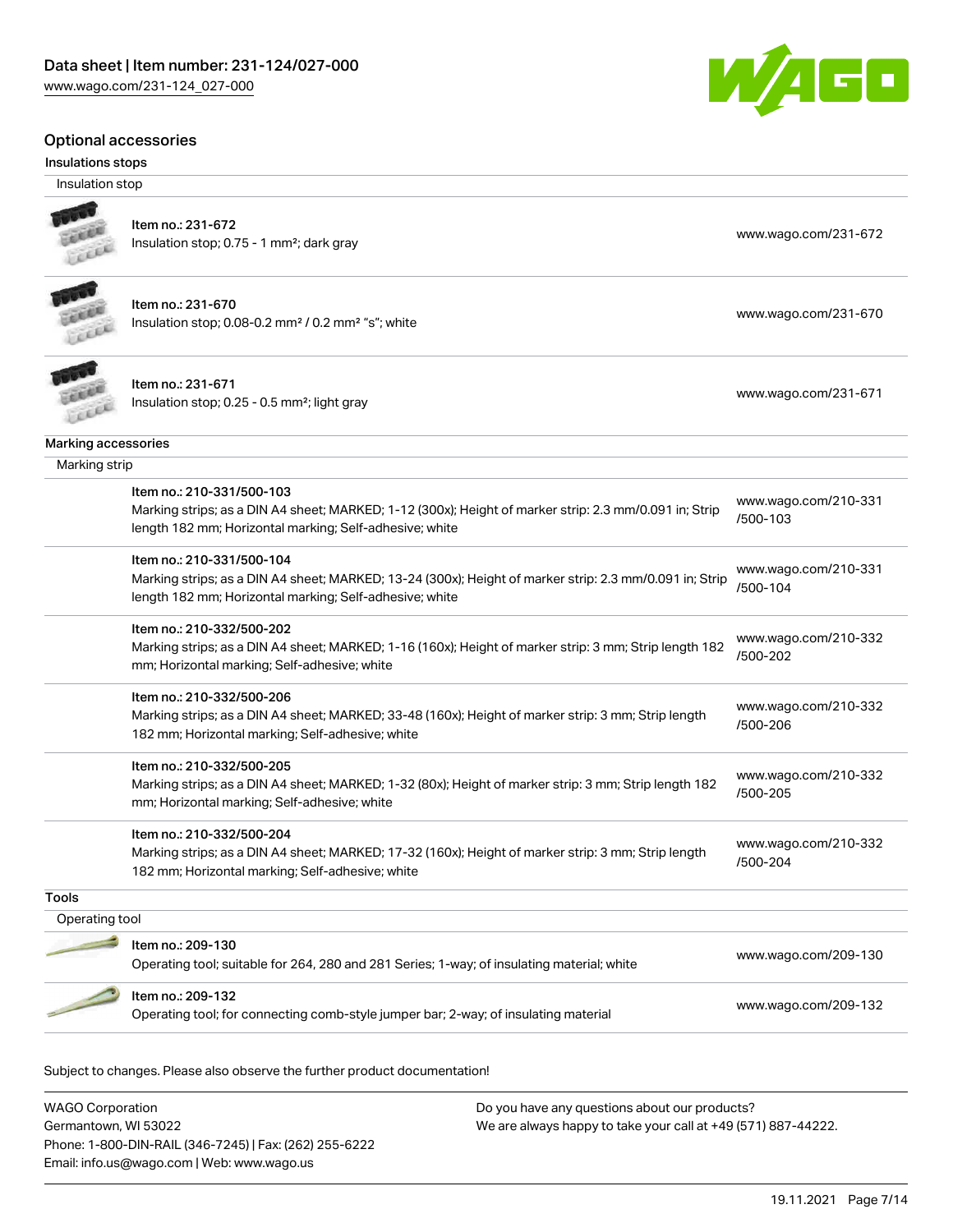[www.wago.com/231-124\\_027-000](http://www.wago.com/231-124_027-000)



|         | Item no.: 231-159<br>Operating tool; natural                                          | www.wago.com/231-159 |
|---------|---------------------------------------------------------------------------------------|----------------------|
|         | Item no.: 231-231<br>Combination operating tool; red                                  | www.wago.com/231-231 |
|         | Item no.: 231-131<br>Operating tool; made of insulating material; 1-way; loose; white | www.wago.com/231-131 |
|         | Item no.: 231-291<br>Operating tool; made of insulating material; 1-way; loose; red   | www.wago.com/231-291 |
|         | Item no.: 280-432<br>Operating tool; made of insulating material; 2-way; white        | www.wago.com/280-432 |
|         | Item no.: 280-434<br>Operating tool; made of insulating material; 4-way               | www.wago.com/280-434 |
|         | Item no.: 280-437<br>Operating tool; made of insulating material; 7-way               | www.wago.com/280-437 |
|         | Item no.: 280-440<br>Operating tool; made of insulating material; 10-way              | www.wago.com/280-440 |
|         | Item no.: 280-435<br>Operating tool; made of insulating material; 5-way; gray         | www.wago.com/280-435 |
|         | ltem no.: 280-436<br>Operating tool; made of insulating material; 6-way               | www.wago.com/280-436 |
|         | Item no.: 280-438<br>Operating tool; made of insulating material; 8-way               | www.wago.com/280-438 |
|         | Item no.: 280-433<br>Operating tool; made of insulating material; 3-way               | www.wago.com/280-433 |
| Jumpers |                                                                                       |                      |
| Jumper  |                                                                                       |                      |
|         | Item no.: 231-905<br>Jumper; for conductor entry; 5-way; insulated; gray              | www.wago.com/231-905 |
|         | Item no.: 231-903<br>Jumper; for conductor entry; 3-way; insulated; gray              | www.wago.com/231-903 |
|         | Item no.: 231-907<br>Jumper; for conductor entry; 7-way; insulated; gray              | www.wago.com/231-907 |
|         | Item no.: 231-910<br>Jumper; for conductor entry; 10-way; insulated; gray             | www.wago.com/231-910 |
|         |                                                                                       |                      |

| <b>WAGO Corporation</b>                                | Do you have any questions about our products?                 |
|--------------------------------------------------------|---------------------------------------------------------------|
| Germantown. WI 53022                                   | We are always happy to take your call at +49 (571) 887-44222. |
| Phone: 1-800-DIN-RAIL (346-7245)   Fax: (262) 255-6222 |                                                               |
| Email: info.us@wago.com   Web: www.wago.us             |                                                               |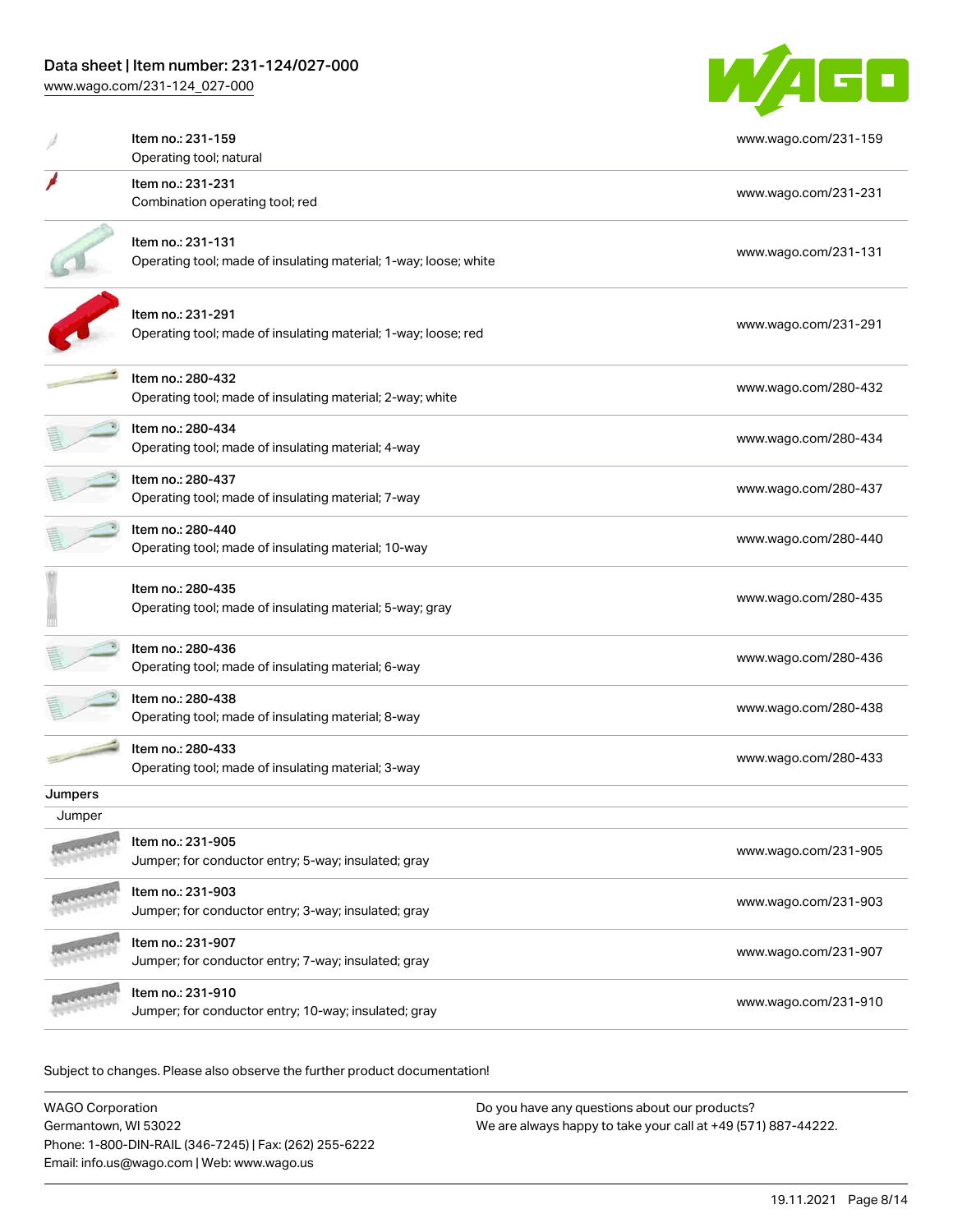

[www.wago.com/231-902](http://www.wago.com/231-902)

Item no.: 231-902

Jumper; for conductor entry; 2-way; insulated; gray

| <b>Ferrules</b>                                                          |                                                                                                                                                                                    |                      |
|--------------------------------------------------------------------------|------------------------------------------------------------------------------------------------------------------------------------------------------------------------------------|----------------------|
| Ferrule                                                                  |                                                                                                                                                                                    |                      |
|                                                                          | Item no.: 216-101<br>Ferrule; Sleeve for 0.5 mm <sup>2</sup> / AWG 22; uninsulated; electro-tin plated; silver-colored                                                             | www.wago.com/216-101 |
|                                                                          | Item no.: 216-104<br>Ferrule; Sleeve for 1.5 mm <sup>2</sup> / AWG 16; uninsulated; electro-tin plated; silver-colored                                                             | www.wago.com/216-104 |
|                                                                          | Item no.: 216-106<br>Ferrule; Sleeve for 2.5 mm <sup>2</sup> / AWG 14; uninsulated; electro-tin plated; silver-colored                                                             | www.wago.com/216-106 |
|                                                                          | Item no.: 216-102<br>Ferrule; Sleeve for 0.75 mm <sup>2</sup> / AWG 20; uninsulated; electro-tin plated; silver-colored                                                            | www.wago.com/216-102 |
|                                                                          | Item no.: 216-103<br>Ferrule; Sleeve for 1 mm <sup>2</sup> / AWG 18; uninsulated; electro-tin plated                                                                               | www.wago.com/216-103 |
|                                                                          | Item no.: 216-123<br>Ferrule; Sleeve for 1 mm <sup>2</sup> / AWG 18; uninsulated; electro-tin plated; silver-colored                                                               | www.wago.com/216-123 |
|                                                                          | Item no.: 216-122<br>Ferrule; Sleeve for 0.75 mm <sup>2</sup> / AWG 20; uninsulated; electro-tin plated; silver-colored                                                            | www.wago.com/216-122 |
|                                                                          | Item no.: 216-124<br>Ferrule; Sleeve for 1.5 mm <sup>2</sup> / AWG 16; uninsulated; electro-tin plated                                                                             | www.wago.com/216-124 |
|                                                                          | Item no.: 216-142<br>Ferrule; Sleeve for 0.75 mm <sup>2</sup> / 18 AWG; uninsulated; electro-tin plated; electrolytic copper; gastight<br>crimped; acc. to DIN 46228, Part 1/08.92 | www.wago.com/216-142 |
|                                                                          | Item no.: 216-132<br>Ferrule; Sleeve for 0.34 mm <sup>2</sup> / AWG 24; uninsulated; electro-tin plated                                                                            | www.wago.com/216-132 |
|                                                                          | Item no.: 216-121<br>Ferrule; Sleeve for 0.5 mm <sup>2</sup> / AWG 22; uninsulated; electro-tin plated; silver-colored                                                             | www.wago.com/216-121 |
|                                                                          | Item no.: 216-143<br>Ferrule; Sleeve for 1 mm <sup>2</sup> / AWG 18; uninsulated; electro-tin plated; electrolytic copper; gastight<br>crimped; acc. to DIN 46228, Part 1/08.92    | www.wago.com/216-143 |
|                                                                          | Item no.: 216-131<br>Ferrule; Sleeve for 0.25 mm <sup>2</sup> / AWG 24; uninsulated; electro-tin plated; silver-colored                                                            | www.wago.com/216-131 |
|                                                                          | Item no.: 216-141<br>Ferrule; Sleeve for 0.5 mm <sup>2</sup> / 20 AWG; uninsulated; electro-tin plated; electrolytic copper; gastight<br>crimped; acc. to DIN 46228, Part 1/08.92  | www.wago.com/216-141 |
|                                                                          | Item no.: 216-152<br>Ferrule; Sleeve for 0.34 mm <sup>2</sup> / AWG 24; uninsulated; electro-tin plated                                                                            | www.wago.com/216-152 |
|                                                                          | Item no.: 216-203                                                                                                                                                                  | www.wago.com/216-203 |
|                                                                          | Subject to changes. Please also observe the further product documentation!                                                                                                         |                      |
| <b>WAGO Corporation</b><br>Do you have any questions about our products? |                                                                                                                                                                                    |                      |

Germantown, WI 53022 Phone: 1-800-DIN-RAIL (346-7245) | Fax: (262) 255-6222 Email: info.us@wago.com | Web: www.wago.us

We are always happy to take your call at +49 (571) 887-44222.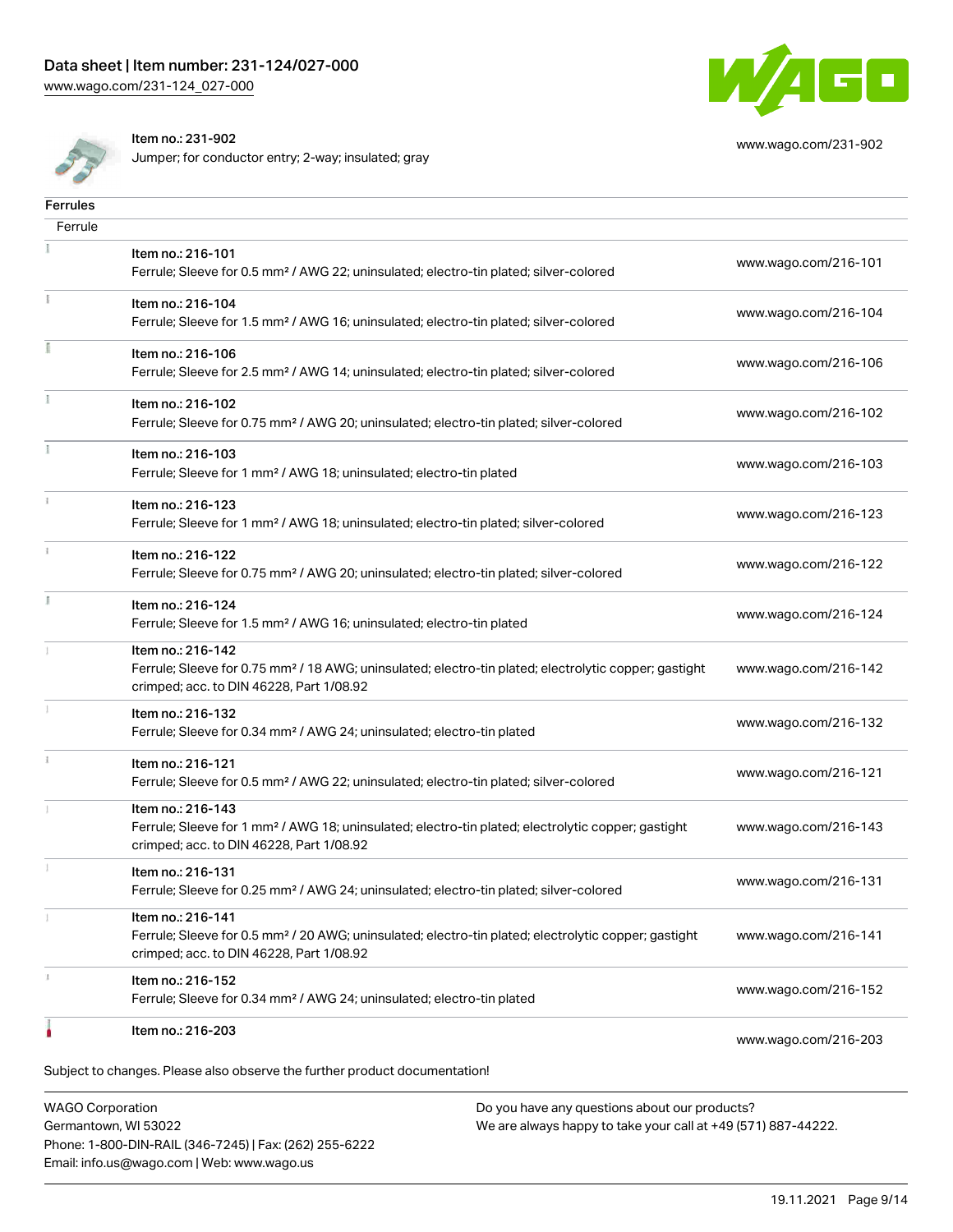[www.wago.com/231-124\\_027-000](http://www.wago.com/231-124_027-000)



| Ferrule; Sleeve for 1 mm <sup>2</sup> / AWG 18; insulated; electro-tin plated; red |  |
|------------------------------------------------------------------------------------|--|
|------------------------------------------------------------------------------------|--|

|   | Item no.: 216-202<br>Ferrule; Sleeve for 0.75 mm <sup>2</sup> / 18 AWG; insulated; electro-tin plated; gray                                                                                             | www.wago.com/216-202 |
|---|---------------------------------------------------------------------------------------------------------------------------------------------------------------------------------------------------------|----------------------|
| x | Item no.: 216-151<br>Ferrule; Sleeve for 0.25 mm <sup>2</sup> / AWG 24; uninsulated; electro-tin plated                                                                                                 | www.wago.com/216-151 |
| Â | Item no.: 216-204<br>Ferrule; Sleeve for 1.5 mm <sup>2</sup> / AWG 16; insulated; electro-tin plated; black                                                                                             | www.wago.com/216-204 |
|   | Item no.: 216-144<br>Ferrule; Sleeve for 1.5 mm <sup>2</sup> / AWG 16; uninsulated; electro-tin plated; electrolytic copper; gastight<br>crimped; acc. to DIN 46228, Part 1/08.92; silver-colored       | www.wago.com/216-144 |
|   | Item no.: 216-201<br>Ferrule; Sleeve for 0.5 mm <sup>2</sup> / 20 AWG; insulated; electro-tin plated; white                                                                                             | www.wago.com/216-201 |
|   | Item no.: 216-223<br>Ferrule; Sleeve for 1 mm <sup>2</sup> / AWG 18; insulated; electro-tin plated; red                                                                                                 | www.wago.com/216-223 |
|   | Item no.: 216-241<br>Ferrule; Sleeve for 0.5 mm <sup>2</sup> / 20 AWG; insulated; electro-tin plated; electrolytic copper; gastight<br>crimped; acc. to DIN 46228, Part 4/09.90; white                  | www.wago.com/216-241 |
|   | Item no.: 216-242<br>Ferrule; Sleeve for 0.75 mm <sup>2</sup> / 18 AWG; insulated; electro-tin plated; electrolytic copper; gastight<br>crimped; acc. to DIN 46228, Part 4/09.90; gray                  | www.wago.com/216-242 |
|   | Item no.: 216-222<br>Ferrule; Sleeve for 0.75 mm <sup>2</sup> / 18 AWG; insulated; electro-tin plated; gray                                                                                             | www.wago.com/216-222 |
|   | Item no.: 216-221<br>Ferrule; Sleeve for 0.5 mm <sup>2</sup> / 20 AWG; insulated; electro-tin plated; white                                                                                             | www.wago.com/216-221 |
| À | Item no.: 216-224<br>Ferrule; Sleeve for 1.5 mm <sup>2</sup> / AWG 16; insulated; electro-tin plated; black                                                                                             | www.wago.com/216-224 |
|   | Item no.: 216-243<br>Ferrule; Sleeve for 1 mm <sup>2</sup> / AWG 18; insulated; electro-tin plated; electrolytic copper; gastight crimped; www.wago.com/216-243<br>acc. to DIN 46228, Part 4/09.90; red |                      |
|   | Item no.: 216-244<br>Ferrule; Sleeve for 1.5 mm <sup>2</sup> / AWG 16; insulated; electro-tin plated; electrolytic copper; gastight<br>crimped; acc. to DIN 46228, Part 4/09.90; black                  | www.wago.com/216-244 |
|   | Item no.: 216-263<br>Ferrule; Sleeve for 1 mm <sup>2</sup> / AWG 18; insulated; electro-tin plated; electrolytic copper; gastight crimped; www.wago.com/216-263<br>acc. to DIN 46228, Part 4/09.90; red |                      |
| Â | Item no.: 216-264<br>Ferrule; Sleeve for 1.5 mm <sup>2</sup> / AWG 16; insulated; electro-tin plated; electrolytic copper; gastight<br>crimped; acc. to DIN 46228, Part 4/09.90; black                  | www.wago.com/216-264 |
| 1 | Item no.: 216-284<br>Ferrule; Sleeve for 1.5 mm <sup>2</sup> / AWG 16; insulated; electro-tin plated; electrolytic copper; gastight<br>crimped; acc. to DIN 46228, Part 4/09.90; black                  | www.wago.com/216-284 |
|   | Item no.: 216-262                                                                                                                                                                                       |                      |

| <b>WAGO Corporation</b>                                | Do you have any questions about our products?                 |
|--------------------------------------------------------|---------------------------------------------------------------|
| Germantown. WI 53022                                   | We are always happy to take your call at +49 (571) 887-44222. |
| Phone: 1-800-DIN-RAIL (346-7245)   Fax: (262) 255-6222 |                                                               |
| Email: info.us@wago.com   Web: www.wago.us             |                                                               |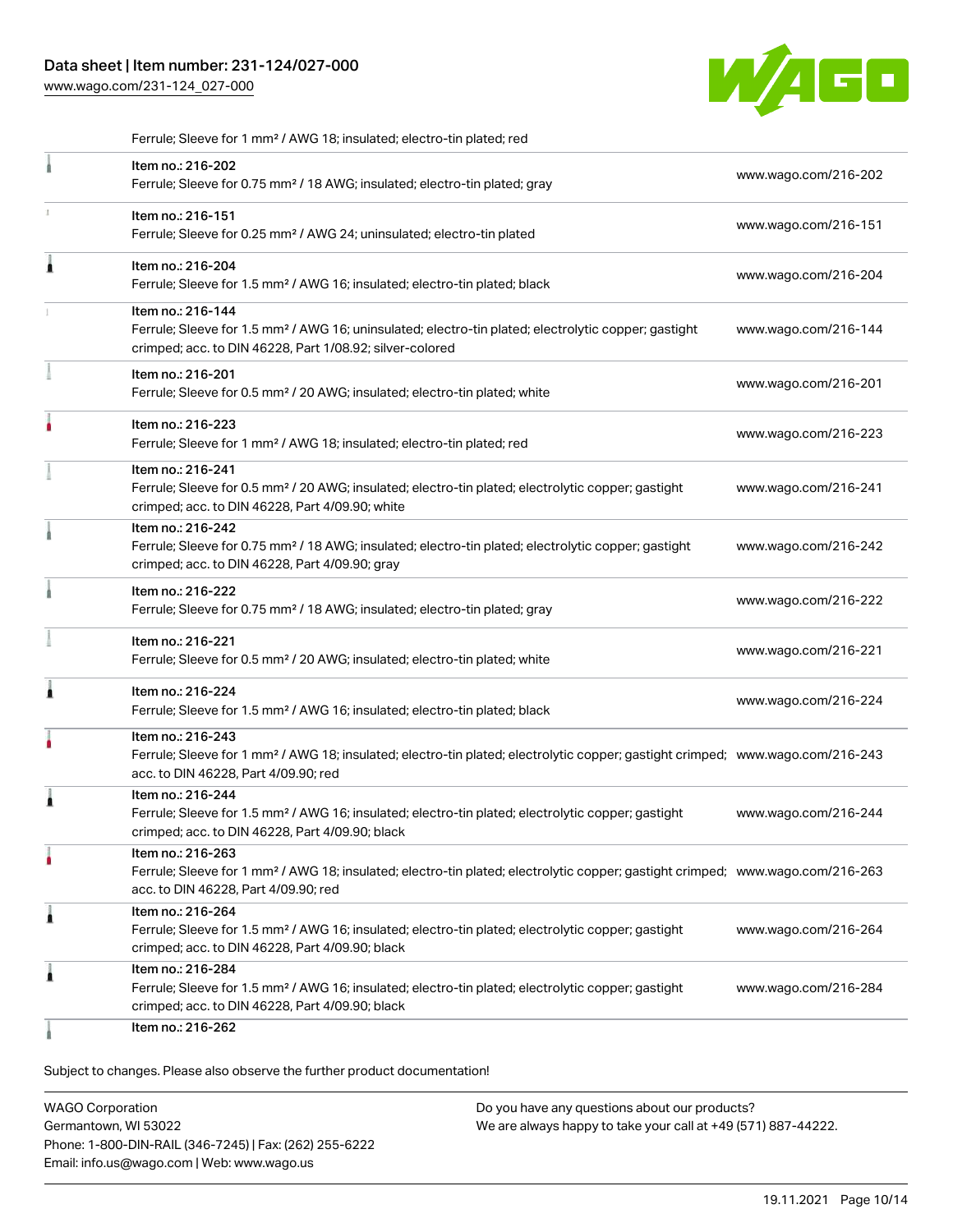

|                                                         | Ferrule; Sleeve for 0.75 mm <sup>2</sup> / 18 AWG; insulated; electro-tin plated; electrolytic copper; gastight            |                                                               |                      | www.wago.com/216-262 |  |
|---------------------------------------------------------|----------------------------------------------------------------------------------------------------------------------------|---------------------------------------------------------------|----------------------|----------------------|--|
|                                                         | crimped; acc. to DIN 46228, Part 4/09.90; gray                                                                             |                                                               |                      |                      |  |
|                                                         | Item no.: 216-301<br>Ferrule; Sleeve for 0.25 mm <sup>2</sup> / AWG 24; insulated; electro-tin plated; yellow              |                                                               | www.wago.com/216-301 |                      |  |
|                                                         | Item no.: 216-321<br>Ferrule; Sleeve for 0.25 mm <sup>2</sup> / AWG 24; insulated; electro-tin plated; yellow              |                                                               | www.wago.com/216-321 |                      |  |
|                                                         | Item no.: 216-322<br>Ferrule; Sleeve for 0.34 mm <sup>2</sup> / 22 AWG; insulated; electro-tin plated; green               |                                                               | www.wago.com/216-322 |                      |  |
|                                                         | Item no.: 216-302<br>Ferrule; Sleeve for 0.34 mm <sup>2</sup> / 22 AWG; insulated; electro-tin plated; green               |                                                               |                      | www.wago.com/216-302 |  |
| Cover                                                   |                                                                                                                            |                                                               |                      |                      |  |
| Cover                                                   |                                                                                                                            |                                                               |                      |                      |  |
|                                                         | Item no.: 231-668<br>Lockout caps; for covering unused clamping units; gray                                                |                                                               | www.wago.com/231-668 |                      |  |
| <b>Testing accessories</b>                              |                                                                                                                            |                                                               |                      |                      |  |
| Testing accessories                                     |                                                                                                                            |                                                               |                      |                      |  |
|                                                         | Item no.: 210-136<br>Test plug; 2 mm Ø; with 500 mm cable                                                                  |                                                               |                      | www.wago.com/210-136 |  |
|                                                         | Item no.: 231-661<br>Test plugs for female connectors; for 5 mm and 5.08 mm pin spacing; 2,50 mm <sup>2</sup> ; light gray |                                                               | www.wago.com/231-661 |                      |  |
| <b>Downloads</b><br>Documentation                       |                                                                                                                            |                                                               |                      |                      |  |
| <b>Additional Information</b><br>Technical explanations |                                                                                                                            | 2019 Apr 3                                                    | pdf<br>2.0 MB        | Download             |  |
| <b>CAD files</b>                                        |                                                                                                                            |                                                               |                      |                      |  |
| CAD data                                                |                                                                                                                            |                                                               |                      |                      |  |
|                                                         | 2D/3D Models 231-124/027-000                                                                                               |                                                               | <b>URL</b>           | Download             |  |
| <b>CAE</b> data                                         |                                                                                                                            |                                                               |                      |                      |  |
|                                                         | EPLAN Data Portal 231-124/027-000                                                                                          |                                                               | <b>URL</b>           | Download             |  |
|                                                         | EPLAN Data Portal 231-124/027-000                                                                                          |                                                               | <b>URL</b>           | Download             |  |
|                                                         | Subject to changes. Please also observe the further product documentation!                                                 |                                                               |                      |                      |  |
| <b>WAGO Corporation</b>                                 |                                                                                                                            | Do you have any questions about our products?                 |                      |                      |  |
| Germantown, WI 53022                                    | Phone: 1-800-DIN-RAIL (346-7245)   Fax: (262) 255-6222                                                                     | We are always happy to take your call at +49 (571) 887-44222. |                      |                      |  |

Email: info.us@wago.com | Web: www.wago.us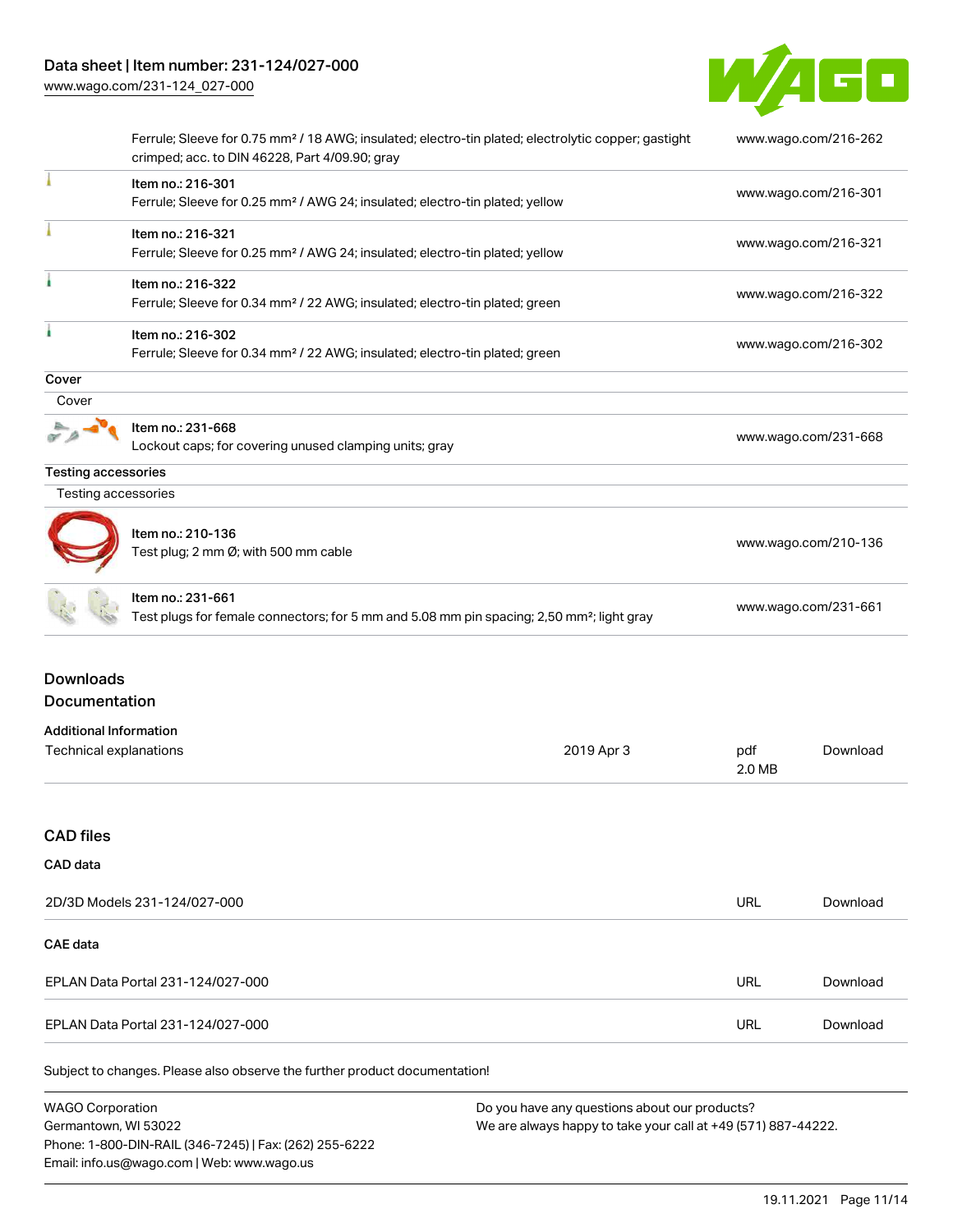

| 124/027-000 | URL | Download |
|-------------|-----|----------|
|             |     |          |

## Environmental Product Compliance

### Compliance Search

| Environmental Product Compliance 231-124/027-000                                                         | URL | Download |
|----------------------------------------------------------------------------------------------------------|-----|----------|
| 1-conductor female connector; CAGE CLAMP <sup>®</sup> ; 2.5 mm <sup>2</sup> ; Pin spacing 5 mm; 24-pole; |     |          |
| clamping collar; 2,50 mm <sup>2</sup> ; gray                                                             |     |          |

#### Installation Notes



Inserting a conductor via 3.5 mm screwdriver – CAGE CLAMP® actuation parallel to conductor entry.



Inserting a conductor via 3.5 mm screwdriver – CAGE CLAMP® actuation perpendicular to conductor entry.



Inserting a conductor into CAGE CLAMP® unit via operating lever (231-291).



Inserting a conductor via operating tool.

Subject to changes. Please also observe the further product documentation!

WAGO Corporation Germantown, WI 53022 Phone: 1-800-DIN-RAIL (346-7245) | Fax: (262) 255-6222 Email: info.us@wago.com | Web: www.wago.us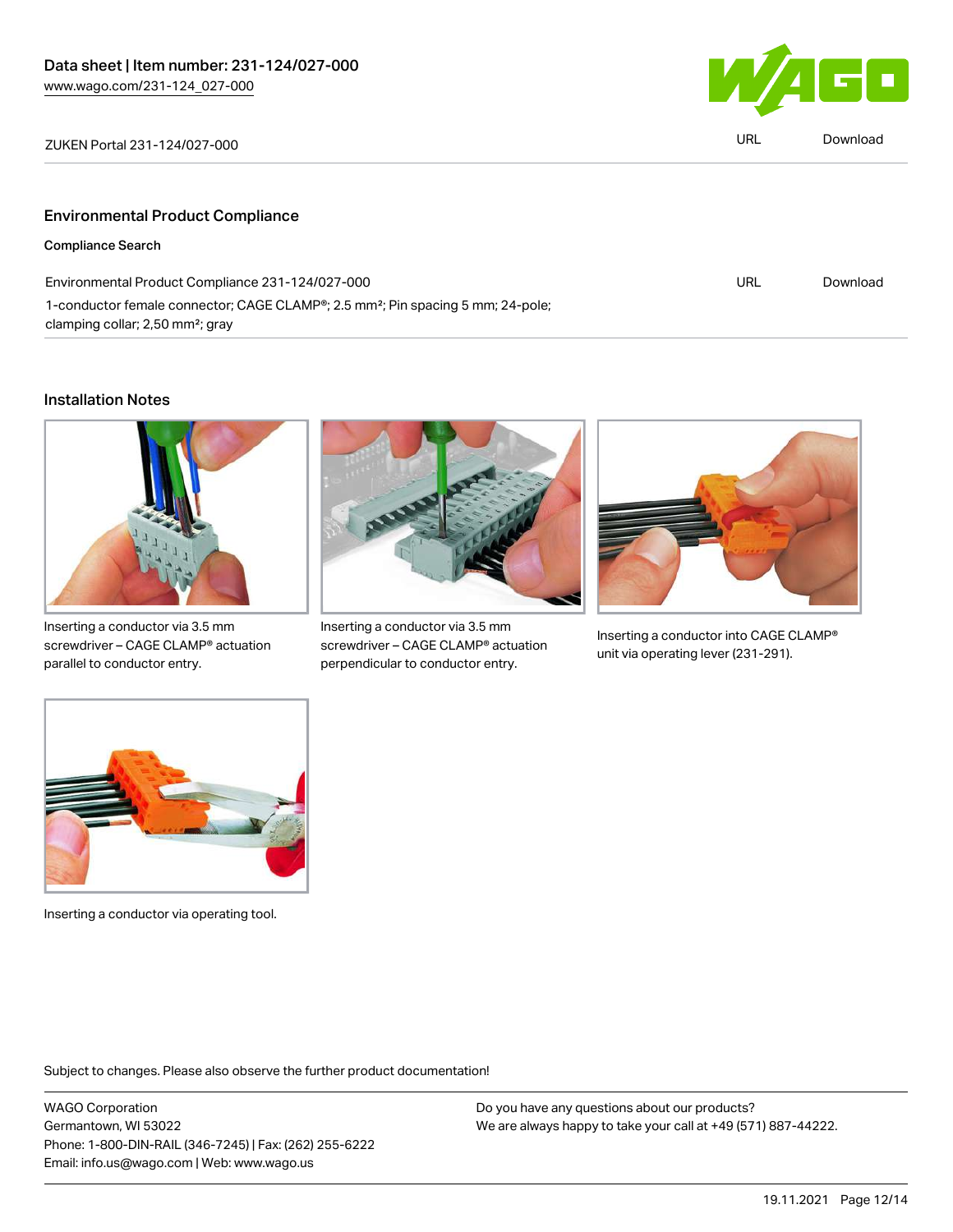



Coding a female connector by removing coding finger(s).



Testing – female connector with CAGE CLAMP®

Integrated test ports for testing perpendicular to conductor entry via 2 or 2.3 mm Ø test plug

#### Installation



Male connector with strain relief plate



Strain relief housing shown with a male connector equipped with CAGE CLAMP®

Subject to changes. Please also observe the further product documentation!

WAGO Corporation Germantown, WI 53022 Phone: 1-800-DIN-RAIL (346-7245) | Fax: (262) 255-6222 Email: info.us@wago.com | Web: www.wago.us